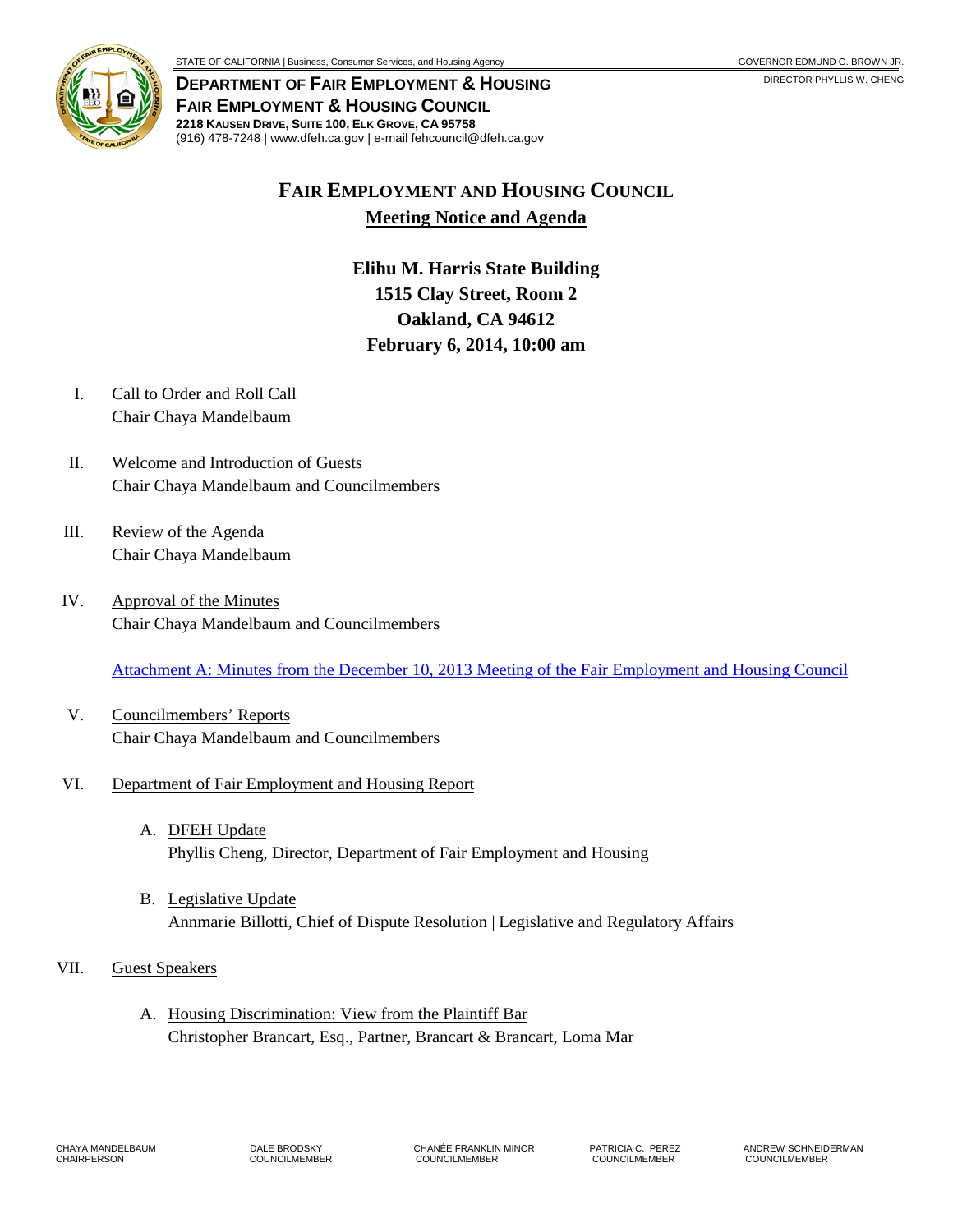- B. Housing Discrimination: View from the Defense Bar Kathleen Belville, Esq., Partner, Kimball, Tirey & St. John LLP, San Diego
- VIII. Public Comment

## **BREAK - Lunch**

- IX. Update on Adopted Proposed Amendments to the California Family Rights Act Regulations Annmarie Billotti, Chief of Dispute Resolution | Legislative and Regulatory Affairs
- X. Draft Proposed Amendments to the Fair Employment and Housing Act Regulations Councilmembers Dale Brodsky and Patricia Perez

[Attachment B: Draft Proposed Amendments to the Fair Employment and Housing Act Regulations](/wp-content/uploads/sites/32/2017/06/ATTACHB-2014Feb6.pdf)

- A. Discussion
- B. Public Comment
- C. Action by Council
- D. Update on Timeline for Rulemaking
- XI. Report of the Housing Regulations Subcommittee Councilmembers Chanée Franklin Minor and Andrew Schneiderman
- XII. Formation of Government Code sections 11135-11139.5 Subcommittee Chair Chaya Mandelbaum

[Attachment C: Government Code sections 11135-11139.5](/wp-content/uploads/sites/32/2017/06/ATTACHC-2014Feb6.pdf)

- XIII. Future Council Projects Chair Chaya Mandelbaum and Councilmembers
- XIV. Future Meetings and Hearings
	- A. April 7, 2014 Meeting and Proposed CFRA Regulations Hearing, UC Irvine School of Law, Irvine
	- B. June 2, 2014 Meeting and Proposed CFRA Regulations Hearing, California Public Utilities Commission, San Francisco